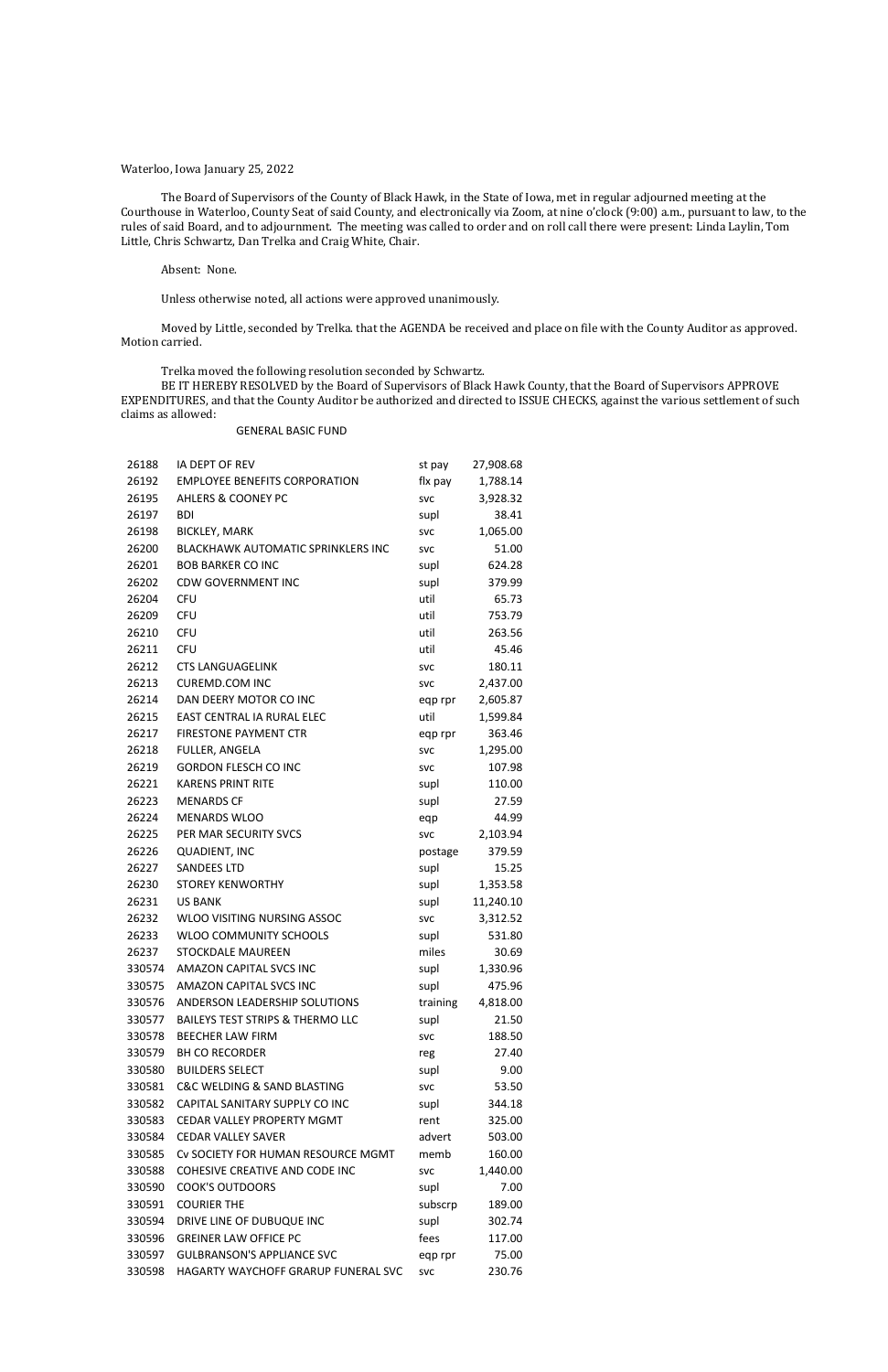| 330599         | <b>HOME DEPOT CREDIT SVCS</b>         | eqp rpr    | 25.45          |
|----------------|---------------------------------------|------------|----------------|
| 330600         | <b>I-CON</b>                          | eqp rpr    | 792.42         |
| 330603         | <b>JOHNSON CO</b>                     | <b>SVC</b> | 265.89         |
| 330604         | LINN CO                               | <b>SVC</b> | 2,083.33       |
| 330607         | <b>MERCYONE</b>                       | <b>SVC</b> | 417.00         |
| 330608         | MESSINGHAM SNOW PLOWING,              | <b>SVC</b> | 1,025.00       |
| 330610         | MID AMERICAN ENERGY                   | util       | 19.64          |
| 330616         | MID AMERICAN ENERGY                   | util       | 432.32         |
| 330617         | MID STS ORGANIZED CRIME INFO CTR      | memb       | 250.00         |
| 330619         | NATIONAL REGISTRY OF FOOD SAFETY PROS | food       | 156.00         |
| 330620         | <b>NELSON LARRY</b>                   | rent       | 200.00         |
| 330621         | <b>OFFICE DEPOT</b>                   | eqp        | 284.99         |
| 330622         | <b>OPERATION THRESHOLD</b>            | rent       | 300.00         |
| 330623         | <b>PACE SYSTEMS</b>                   | supl       | 7,412.00       |
| 330625         | POLK CO TREASURER                     | <b>SVC</b> | 284.77         |
| 330627         | <b>RICOH USA INC</b>                  | <b>SVC</b> | 1,347.94       |
| 330630         | SCHATZLE, JASON                       | rent       | 200.00         |
| 330633         | SUMMIT FOOD SVC, LLC                  | food       | 11,301.36      |
| 330635         | THE SHRED MASTER LLC                  | <b>SVC</b> | 164.44         |
| 330636         | <b>TRACTOR SUPPLY CO</b>              | supl       | 33.35          |
| 330638         | UNITY POINT - ALLEN HOSPITAL          | supl       | 20,119.70      |
| 330639         | <b>US CELLULAR</b>                    | util       | 2,269.66       |
| 330643         | <b>US CREMATION SOCIETY</b>           | <b>SVC</b> | 1,000.00       |
|                |                                       |            |                |
|                | <b>GENERAL SUPPLEMENTAL FUND</b>      |            |                |
| 26188          | IA DEPT OF REV                        | st pay     | 244.00         |
|                | <b>CO SVCS FUND</b>                   |            |                |
|                |                                       |            |                |
| 26188          | IA DEPT OF REV                        | st pay     | 118.00         |
|                | <b>RURAL BASIC FUND</b>               |            |                |
| 26188          | IA DEPT OF REV                        | st pay     | 1,862.32       |
|                | <b>SECONDARY ROADS FUND</b>           |            |                |
| 26188          | IA DEPT OF REV                        | st pay     | 3,571.00       |
| 26194          | ACKERSON, JAMES D                     | unif       | 120.00         |
| 26196          | <b>ANTON SALES</b>                    | supl       | 155.94         |
| 26206          | <b>CFU</b>                            | util       | 81.14          |
| 26207          | <b>CFU</b>                            | util       | 5.25           |
|                |                                       | util       |                |
| 26208<br>26215 | <b>CFU</b><br>E CENTRAL IA RURAL ELEC | util       | 17.00<br>23.75 |
|                |                                       | unif       |                |
| 26220          | HOSKINS, JOSEPH D                     |            | 110.64         |
| 26223          | <b>MENARDS CF</b>                     | supl       | 62.63          |
| 26224          | <b>MENARDS WLOO</b>                   | supl       | 42.45          |
| 26229          | <b>SCOTS SUPPLY CO INC</b>            | supl       | 75.60          |
| 26231          | <b>US BANK</b>                        | supl       | 613.59         |

| 26235  | MARKEY, CODY A                       | unif    | 120.00   |
|--------|--------------------------------------|---------|----------|
| 26236  | <b>SCHNEIDER, STEVEN J</b>           | unif    | 120.00   |
| 330573 | AIRGAS NORTH CENTRAL                 | supl    | 570.22   |
| 330593 | <b>DONS TRUCK SALES INC</b>          | eqp     | 1,059.89 |
| 330609 | MID AMERICAN ENERGY                  | util    | 3,341.02 |
| 330611 | MID AMERICAN ENERGY                  | util    | 11.78    |
| 330618 | <b>MURPHY TRACTOR &amp; EQUIP CO</b> | supl    | 1,489.60 |
| 330624 | PHELPS UNIFORM SPECIALIST            | unif    | 55.75    |
| 330626 | RANDY WASCHKAT PLUMBING INC          | eqp rpr | 720.22   |
| 330628 | SADLER POWER TRAIN INC               | egp rpr | 264.36   |
| 330629 | SAM ANNIS & CO                       | supl    | 943.08   |
| 330631 | STETSON BUILDING PRODUCTS, LLC       | supl    | 1,675.99 |

# JAIL COMMISSARY FUND

| 26188 | IA DEPT OF REV           | st pay | 97.00  |
|-------|--------------------------|--------|--------|
| 26201 | <b>BOB BARKER CO INC</b> | supl   | 892.70 |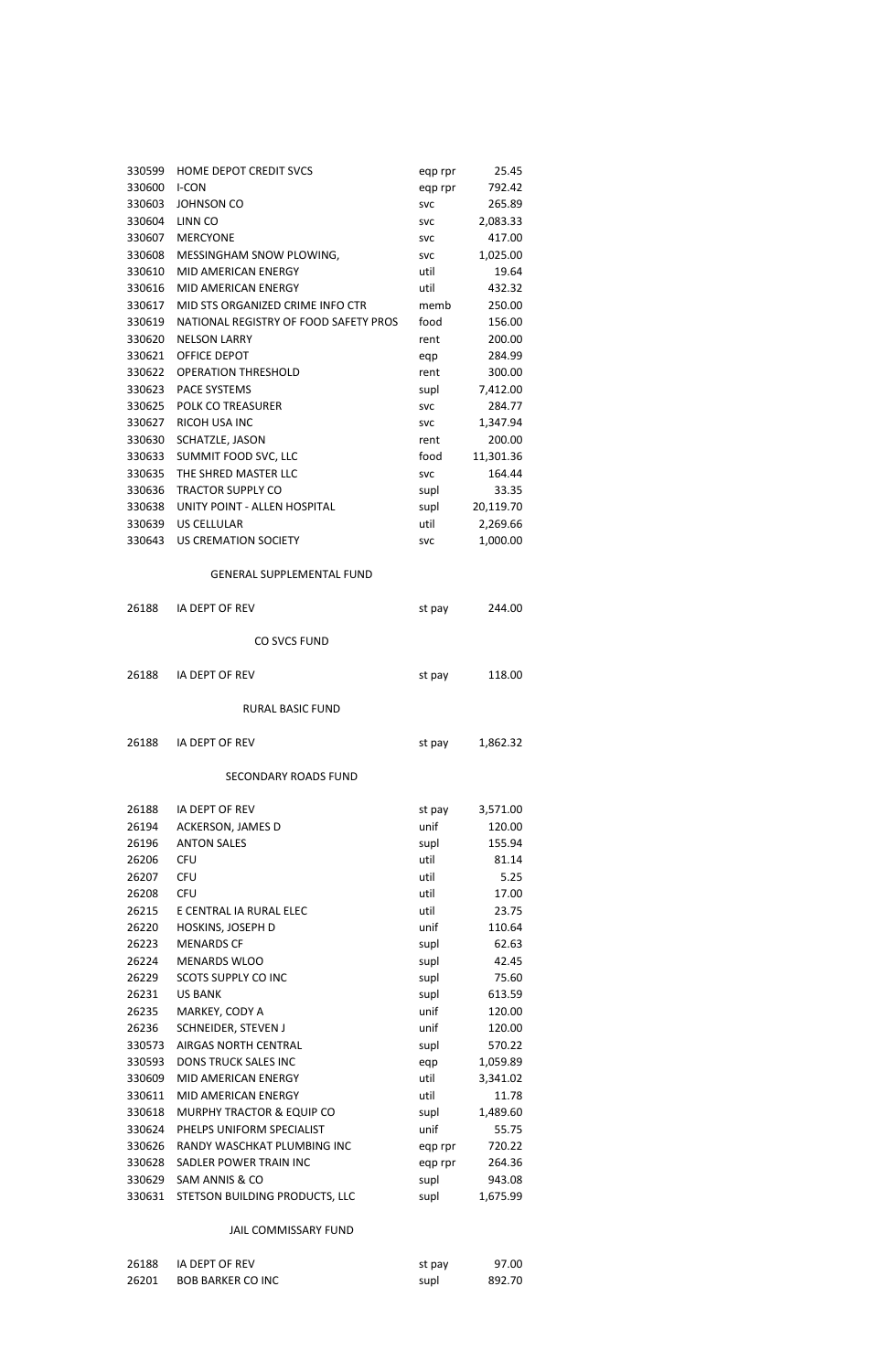| 26222  | <b>MCKEE FOODS</b>                    | food       | 39.36      |
|--------|---------------------------------------|------------|------------|
| 26231  | <b>US BANK</b>                        | <b>SVC</b> | 17.10      |
| 330642 | <b>US CELLULAR</b>                    | util       | 725.29     |
|        | 330645 WILSON RESTAURANT SUPPLY INC   | eqp        | 420.00     |
|        |                                       |            |            |
|        | <b>CONSERVATION TRUST FUND</b>        |            |            |
| 26231  | <b>US BANK</b>                        | supl       | 912.54     |
|        | CAPITAL IMPROVE PLAN - NON BOND FUND  |            |            |
| 330632 | STICKFORT ELECTRIC CO INC             | supl       | 36,547.00  |
|        | <b>INS TRUST FUND</b>                 |            |            |
| 26189  | <b>NAVITUS HEALTH SOLUTIONS</b>       | ins        | (1,378.05) |
| 26190  | <b>NAVITUS HEALTH SOLUTIONS</b>       | ins        | 2,532.75   |
| 26191  | NAVITUS HEALTH SOLUTIONS              | ins        | 20,050.27  |
| 26193  | PREFERRED ONE INSURANCE CO            | ins        | 69,902.71  |
| 330572 | IA ST ASSOC OF COUNTIES               | oth pay    | 1,800.25   |
|        | SOLID WASTE ADMIN FUND                |            |            |
| 26188  | IA DEPT OF REV                        | st pay     | 208.00     |
|        | <b>E911 SVC COMMISSION</b>            |            |            |
| 26199  | <b>BH CO TREASURER</b>                | loan       | 25,625.00  |
| 26203  | <b>CFU</b>                            | util       | 295.06     |
| 26205  | <b>CFU</b>                            | util       | 1,200.00   |
| 26212  | <b>CTS LANGUAGELINK</b>               | <b>SVC</b> | 3.82       |
| 26216  | FARMERS MUTUAL TELEPHONE CO           | util       | 122.76     |
| 330574 | AMAZON CAPITAL SVCS INC               | supl       | 59.80      |
| 330586 | <b>CENTURYLINK</b>                    | util       | 74.09      |
| 330589 | <b>COLOFF MEDIA LLC</b>               | util       | 2,086.00   |
| 330595 | DUNKERTON TELEPHONE COOP              | util       | 611.12     |
| 330605 | LPC CONNECT                           | util       | 328.94     |
| 330612 | MID AMERICAN ENERGY                   | util       | 184.40     |
| 330613 | <b>MID AMERICAN ENERGY</b>            | util       | 186.62     |
| 330614 | MID AMERICAN ENERGY                   | util       | 223.41     |
| 330615 | MID AMERICAN ENERGY                   | util       | 273.22     |
| 330640 | US CELLULAR                           | util       | 2,919.97   |
| 330644 | <b>VIPRE-THREATTRACK SECURITY INC</b> | <b>SVC</b> | 579.42     |
| 330646 | WINDSTREAM IA COMMUNICATIONS          | util       | 154.07     |

# EMERGENCY MGMT FUND

| 26188 | IA DEPT OF REV | st pay | 125.00 |
|-------|----------------|--------|--------|
|       |                |        |        |

# CONS COMM FUND

| 26188  | IA DEPT OF REV               | st pay     | 2,434.00 |
|--------|------------------------------|------------|----------|
| 330587 | <b>CENTURYLINK</b>           | util       | 62.36    |
| 330592 | <b>COURIER THE</b>           | publ       | 18.90    |
| 330601 | <b>INFOGROUP</b>             | <b>SVC</b> | 343.00   |
| 330634 | <b>SWISHER &amp; COHRT</b>   | <b>SVC</b> | 148.00   |
| 330637 | UNITY POINT - ALLEN HOSPITAL | <b>SVC</b> | 173.00   |
| 330641 | US CELLULAR                  | utill      | 46.20    |
| 330647 | <b>XEROX CORPORATION</b>     | <b>SVC</b> | 304.67   |

# CO ASSESSOR FUND

| 26188  | IA DEPT OF REV                 | st pay     | 1,048.00  |
|--------|--------------------------------|------------|-----------|
| 26228  | SCHNEIDER GEOSPATIAL LLC       | <b>SVC</b> | 6,600.00  |
| 26230  | <b>STOREY KENWORTHY</b>        | supl       | 13.47     |
| 26234  | <b>WELLMARK</b>                | ins        | 13,709.68 |
|        | 330602 IA ST ASSOC OF COUNTIES | edu        | 190.00    |
| 330606 | MARCO INC                      | supl       | 185.23    |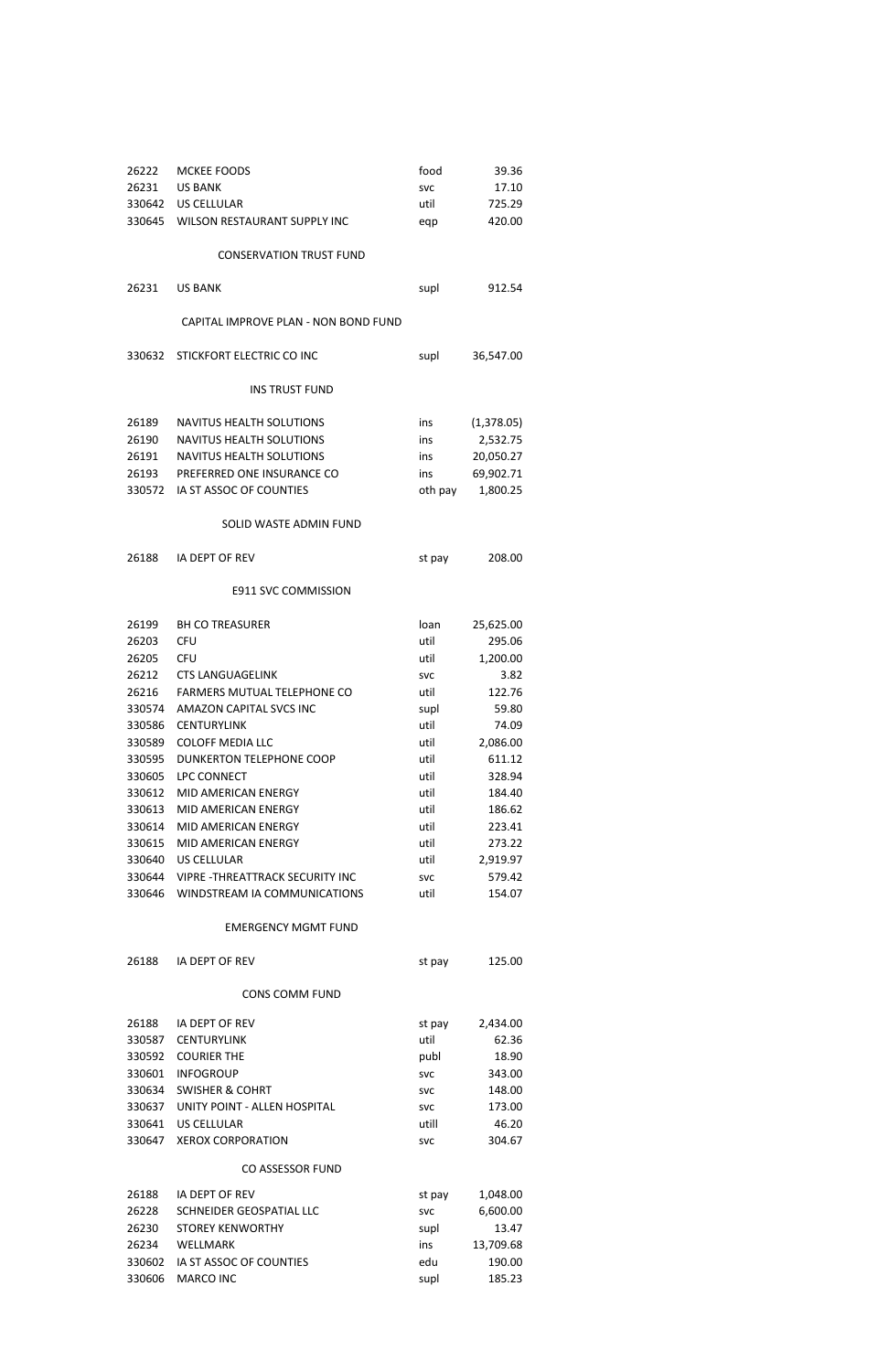AYES: Laylin, Little, Schwartz, Trelka, White NAYS: None. Resolution adopted.

RECEIVE PROJECT UPDATES FROM DEPARTMENT HEADS/ELECTED OFFICIALS. County Engineer Cathy Nicholas said that snowplows are cleaning up hard-surfaced roads and motor graders are on gravel roads, and the roads are in good condition.

Moved by Little, seconded by Trelka that the MINUTES of the Board Meeting held January 18, 2022 be and are hereby approved as submitted. Motion carried.

### **CONSENT AGENDA**

Trelka moved the following RESOLUTION seconded by Laylin.

2. The PAYROLL ADJUSTMENTS submitted by the various departments and the County Auditor be authorized and directed to adjust his records accordingly.

- A. TO APPROVE, RECEIVE, PLACE ON FILE WITH THE COUNTY AUDITOR
	- 1. The Board of Supervisors APPROVE INTERGOVERNMENTAL JOURNAL ENTRIES, and that the County Auditor be authorized and directed to TRANSFER monies within the various funds as submitted.

| <b>Transfer from Fund</b>        | Amount                 | <b>Transfer to Fund</b>      | Amount       |
|----------------------------------|------------------------|------------------------------|--------------|
| <b>GENERAL SUPPLEMENTAL</b>      | 2,047,026.00   GENERAL |                              | 2,047,026.00 |
| <b>RURAL SERVICES</b>            |                        | 656,762.25 SECONDARY ROADS   | 656,762.25   |
| GENERAL                          |                        | 240,587.75   SECONDARY ROADS | 240,587.75   |
| <b>COUNTY SERVICES FUND</b>      |                        | 21.95   GENERAL - DHS        | 21.95        |
| <b>GENERAL - SOCIAL SERVICES</b> | 4.77                   | <b>GENERAL - DHS</b>         | 4.77         |
| <b>GENERAL SUPPLEMENTAL</b>      | 54,000.00   GENERAL    |                              | 54,000.00    |
|                                  | 2,998,402.72           |                              | 2,998,402.72 |

AYES: Laylin, Little, Trelka, White NAYS: None. ABSENT: Schwartz. Resolution adopted.

| <b>SHERIFF, Tony Thompson</b>                   |         |           |                 |
|-------------------------------------------------|---------|-----------|-----------------|
| Rosonke, Zachary J.                             | \$21.52 | 1/12/2022 | Termination     |
| Snook, Brandon L.                               | \$35.21 | 1/9/2022  | Increment raise |
| <b>CONSOLIDATED COMMUNICATIONS, Judy Flores</b> |         |           |                 |
| Eagen, Valerie L.                               | \$21.52 | 1/10/2022 | New Hire        |
| Eagen, Valerie L.                               | \$21.52 | 1/18/2022 | Termination     |
| <b>BUILDING MAINTENANCE, Rory Geving</b>        |         |           |                 |
| Laidig, Dana L.                                 | \$26.35 | 1/21/2022 | Termination     |
| Reed, Michael M.                                | \$25.83 | 01/09/222 | Step Increase   |
| <b>ENGINEER, Cathy Nicholas</b>                 |         |           |                 |
| Markey, Cody A.                                 | \$25.20 | 1/18/2022 | Temp Assignment |
| Miller, Neal A.                                 | \$22.23 | 1/18/2022 | New Hire        |

3. The CERTIFICATE OF INSURANCE for Cedar Valley Association for Soft Trails; Century Laundry Distributing, Inc.; CliftonLarsonAllen LLP; Green Resource Management, Inc.; JC Plumbing & Heating Co.; La Porte City Telephone Co.: Martin Brothers Distributing Co. Inc.; MP Nexlevel, LLC; Orkin LLC; Ricoh Americas Holding, Inc.; Rockford Rigging, Inc. and Waste Management Holdings, Inc.

4. The Sheriff's MONTHLY REPORT of fees as of December 31, 2021.

5. The Auditor's QUARTERLY REPORT of fees as of December 31, 2021.

AYES: Laylin, Little, Trelka, White

NAYS: None.

ABSENT: Schwartz. Resolution adopted.

#### **CONSENT AGENDA ENDS**

Little moved the following RESOLUTION seconded by Schwartz.

BE IT HEREBY RESOLVED that the REQUEST FOR PURCHASE OF CAPITAL EQUIPMENT using ARP Funds submitted by Al Yu, Information Technology Director, be approved and direct the Chair to sign for same: to purchase 3x Cisco Catalyst 9300 Switches for \$19,806.72.

Moved by Trelka, seconded Schwartz by to amend the summary of the December 14, 2021 opioid settlement resolution provided to the county's Official newspapers by adding the following sentence:

The full text of this resolution may be inspected at the Black Hawk County Auditor's Office, 316 E. 5th St., Waterloo, Iowa, on Monday through Friday from 8:00 a.m. to 4:30 p.m. or on the county website at https://www.blackhawkcounty.iowa.gov/AgendaCenter/Board-of-Supervisors-2.

 DISCUSSION- Invision Architect - Space Study Update. Angie Nees of Invision said the space study team met with 19 departments at the courthouse, Pinecrest and Juvenile Court Services and has plans to meet with three more. Recurring themes: adjacency improvements within departments, conference space needs, security systems, heating and cooling variations, electrical power distribution, technology upgrades, parking. Further meetings with departments are planned for establishing programs, and more meetings are scheduled with the Board of Supervisors.

 DISCUSSION - County Preparedness and Possible Updates for COVID-19. Health Department Director Nafissa Cisse Egbuonye said the positivity rate in the county is still high but has reduced from 42% to 40%. Of those, 19% were children 18 and under, and 44% were age 19-39. The vaccination rate for 5-11-year-olds increased from 10% to 14% over the past week.